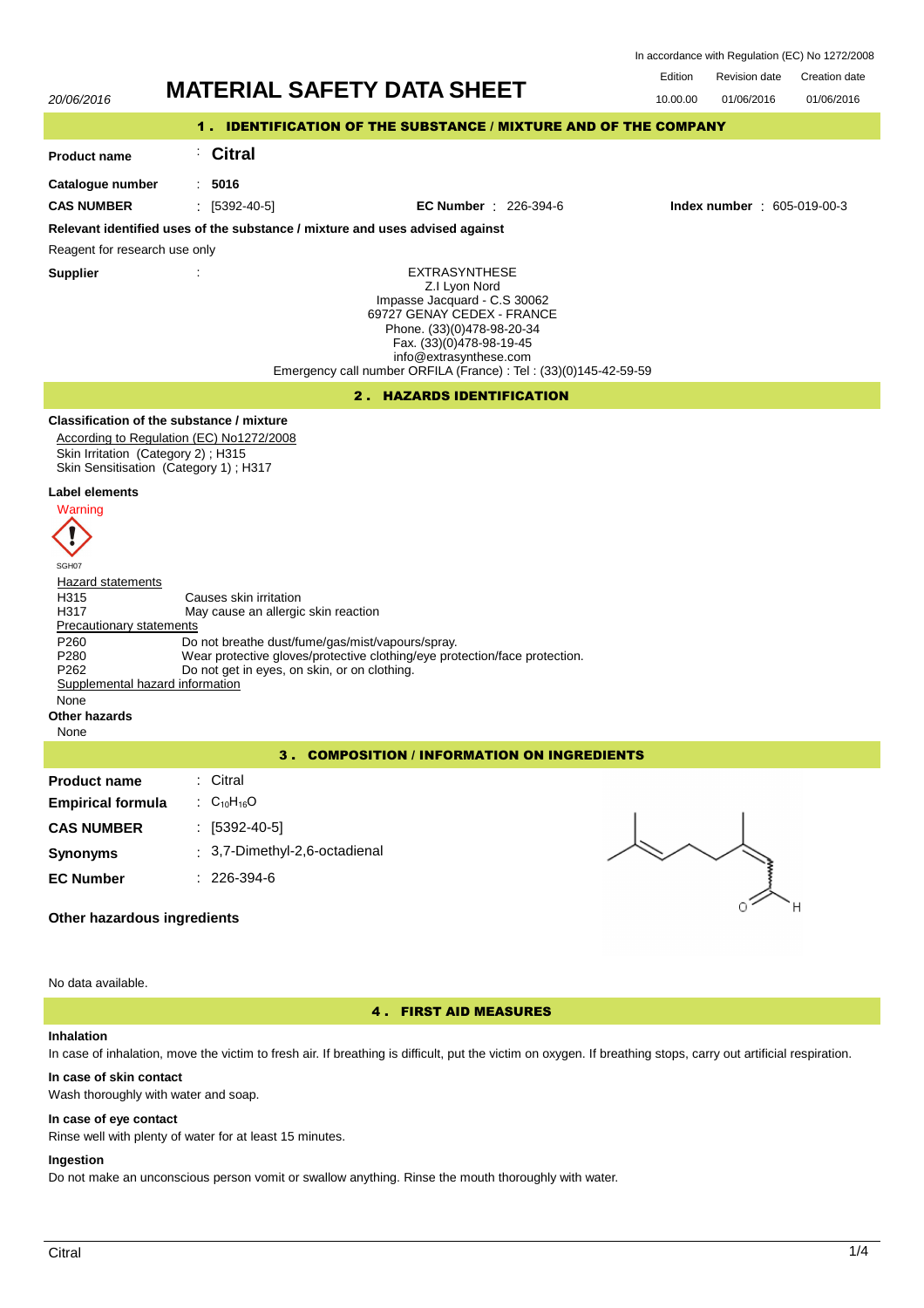#### 5 . FIRE-FIGHTING MEASURES

# **Extinguishing media**

Carbon dioxide, dry powder.

# **Special hazards arising from the substance**

Harmful/toxic vapours, carbon oxides may be released during the fire.

#### **Advise for fire-fighters**

Wear an autonomous breathing apparatus and suitable protection clothing against chemical agents.

#### 6 . ACCIDENTAL RELEASE MEASURES

#### **Personal precautions**

Use personal protective equipment. Evacuate the personnel from the contaminated zone. Ensure adequate ventilation.

# **Environnemental precautions**

Keeping away from drains, surface and ground waters.

### **Methods and materials for containment and cleaning up**

Clean up without creating dust and place in adapted and sealed containers for elimination. Wash the contaminated aera with water and soap. Confine washing water and dispose of it complying with the local regulations. After cleaning, quickly eliminate traces of water with a product absorbing liquids (for example : sand, sawdust, universal binder, Kieselguhr).

# 7 . HANDLING AND STORAGE

# **Precautions for safe handling**

Avoid formation of dust. Avoid contact with skin and eyes. During handling, wear suitable personal protective equipment (see section 8). Follow the normal measures for preventive fire protection.

**Specific handling** No data available.

### **Specific end use(s)**

No data available

#### **Conditions for safe storage, including any incompatibilities**

Store in a cool well-ventilated place.

Keep container tightly closed in a dry place away from light.

Store at <+8°C

# 8 . EXPOSURE CONTROL/PERSONAL PROTECTION

#### **Respiratory protection**

Wear imperatively an appropriated mask/respirator, tested and approved by standards such as NIOSH (US) or CEN (EU).

#### **Hand protection**

Handle with protective gloves. The selected gloves have to satisfy the specifications of EU Directive 89/686/EEC and the standard EN 374 derived from it.

#### **Eye protection**

Wear safety glasses.

## **Skin protection**

Wear suitable protective clothing according to the quantity and the level of activity of the substance at the workplace.

## 9 . PHYSICAL AND CHEMICAL PROPERTIES

| Information on basic physical and chemical properties |  |
|-------------------------------------------------------|--|
|-------------------------------------------------------|--|

| <b>Other information</b>               |  |                                 |  |  |  |
|----------------------------------------|--|---------------------------------|--|--|--|
| Flash point                            |  | $: 90^{\circ}$ C                |  |  |  |
| Initial boiling point                  |  | $: 229^{\circ}$ C               |  |  |  |
| Viscosity                              |  | : No data available.            |  |  |  |
| Decomposition temperature              |  | : No data available.            |  |  |  |
| Auto-ignition temperature              |  | $\therefore$ No data available. |  |  |  |
| Partition coefficient: n-octanol/water |  | : No data available.            |  |  |  |
| рH                                     |  | : No data available.            |  |  |  |
| Melting point                          |  | : No data available.            |  |  |  |
|                                        |  | : Ethyl alcohol (Soluble)       |  |  |  |
| Solubility in                          |  | : Diethylether (Soluble)        |  |  |  |
| Color                                  |  | : No data available.            |  |  |  |
| Physical state                         |  | $:$ Liquid                      |  |  |  |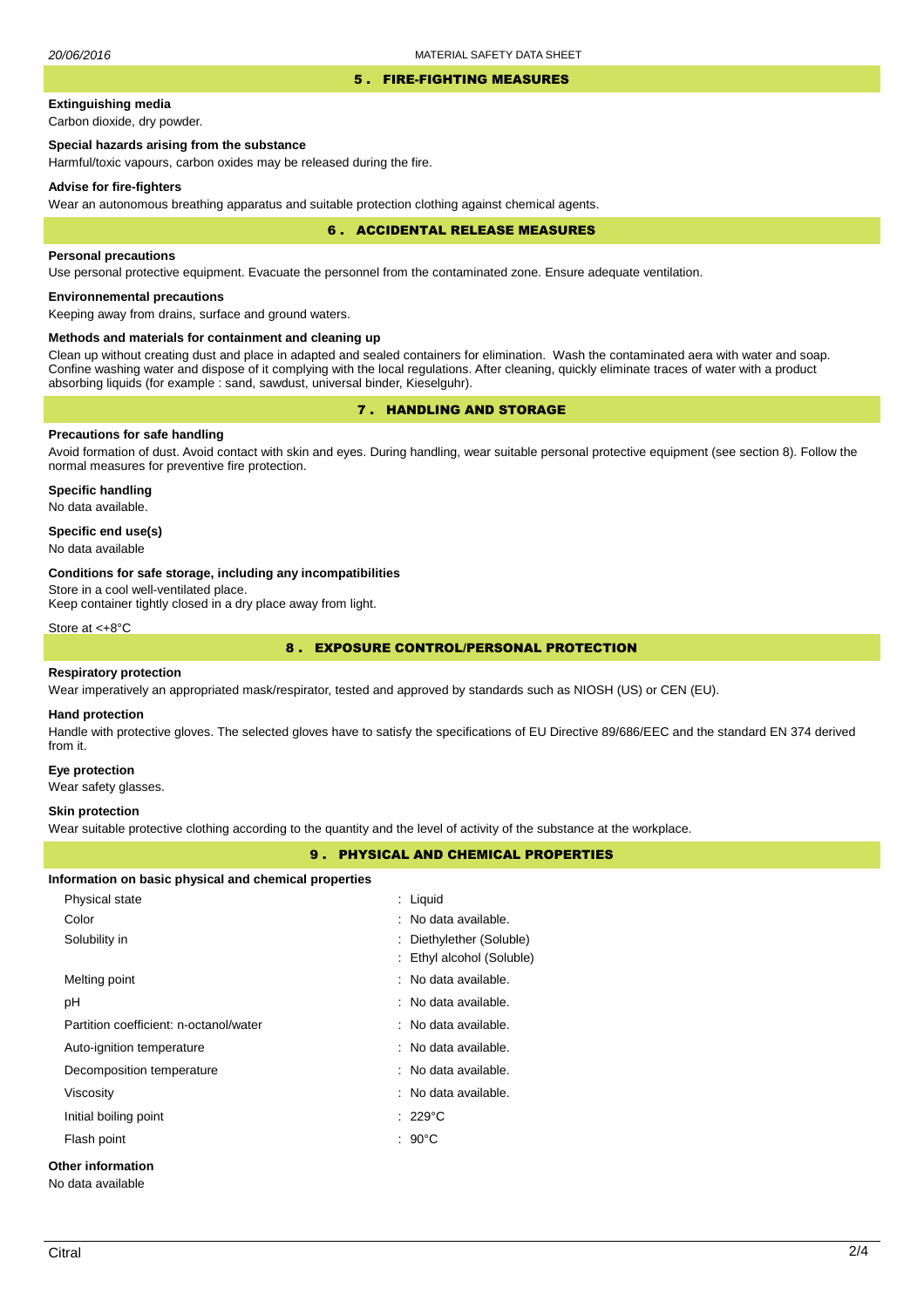#### 10 . STABILITY AND REACTIVITY

#### **Reactivity**

No data available.

### **Chemical stability**

Stable under recommanded storage conditions.

#### **Possibility of hazardous reactions**

No hazardous reactions during storage and handling complying with the instructions.

**Conditions to avoid**

No data available.

**Incompatible materials**

No data available.

#### **Hazardous decomposition products**

No hazardous decomposition products if the instructions for handling and storage are respected. During high overheating of the substance or during a fire, hazardous decomposition products may be produced.

# 11 . TOXICOLOGICAL INFORMATION

### **Acute oral toxicity**

No data available.

# **Acute dermal toxicity**

No data available.

### **Acute inhalation toxicity**

No data available.

## **Skin Corrosion**

No data available.

#### **Skin Irritation**

No data available.

# **Serious Eye Damage**

No data available.

# **Eye Irritation**

No data available.

## **Respiratory Sensitisation**

No data available.

#### **Skin Sensitisation**

No data available.

### **Germ Cell Mutagenicity**

No data available.

### **Carcinogenictiy**

No data available.

# **Reproductive Toxicity**

No data available.

# **Specific Target Organ Toxicity - Single Exposure**

No data available.

## **Specific Target Organ Toxicity - Repeated Exposure**

No data available.

#### **Aspiration Hazard**

No data available.